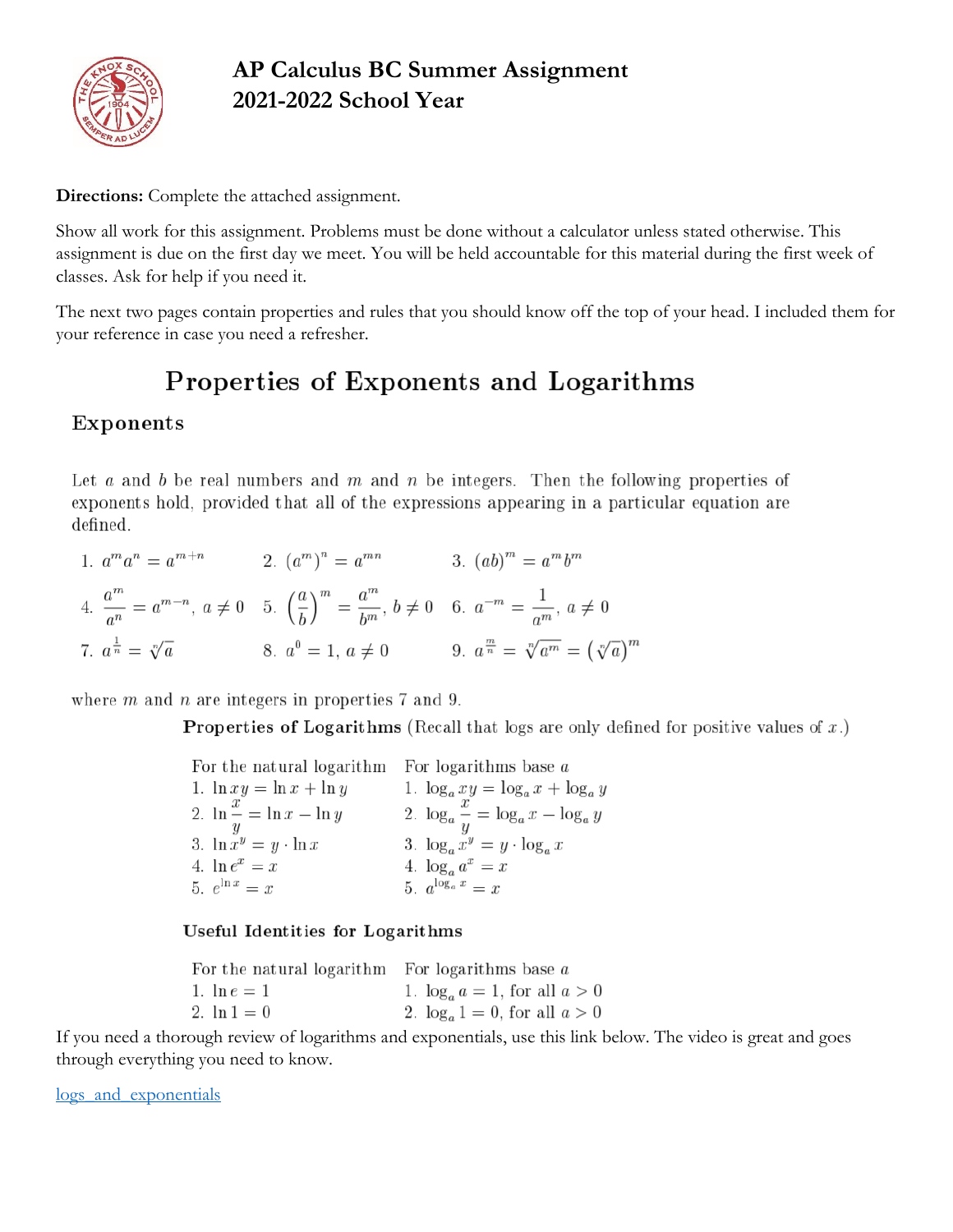Please be familiar with these graphs. More so, the domain and range of the graphs.



#### **GRAPHS OF INVERSE TRIG FUNCTIONS**

In addition to the above material, you also know the 3 Pythagorean identities, the reciprocal trig identities, and all trig values of special angles (unit circle).

#### **Pythagorean Identities Ratio Identities**

| $\sin^2 \theta + \cos^2 \theta = 1$ | $tan\theta = \frac{sin\theta}{cos\theta}$    |
|-------------------------------------|----------------------------------------------|
| $1 + \tan^2 \theta = \sec^2 \theta$ | $\cot\theta = \frac{\cos\theta}{\sin\theta}$ |
| $1 + \cot^2 \theta = \csc^2 \theta$ |                                              |

#### **Reciprocal Identities**

| $sin\theta = \frac{1}{csc\theta}$ | $cos\theta = \frac{1}{sec\theta}$ | $tan\theta = \frac{1}{cot\theta}$   |
|-----------------------------------|-----------------------------------|-------------------------------------|
| $csc\theta = \frac{1}{sin\theta}$ | $sec\theta = \frac{1}{cos\theta}$ | $\cot\theta = \frac{1}{\tan\theta}$ |

### **Double Angle Identities**

 $sin(2\theta) = 2sin(\theta)cos(\theta)$  $cos(2\theta) = 2 cos^2(\theta) - 1$  $= 1 - 2 \sin^2(2\theta)$ 

**Even/Odd Identities**  $sin(-\theta) = -sin(\theta)$  tan(− $\theta$ ) = -tan ( $\theta$ ) cos (− $\theta$ ) = cos ( $\theta$ )  $\csc(-\theta) = -\csc(\theta)$   $\cot(-\theta) = -\cot(\theta)$   $\sec(-\theta) = \sec(\theta)$ 

**Even Functions:** Have symmetry about the y-axis. They follow the rule  $f(-x) = f(x)$ . Ex.  $f(x) = x^2$ <sup>2</sup> Ex.  $f(x) = \frac{1}{x^2}$  $x^2+3$ 

**Odd Functions:** Have symmetry about the origin. They follow the rule  $f(-x) = -f(x)$ . Ex.  $f(x) = x^3$ <sup>3</sup> Ex.  $f(x) = \sqrt[3]{x}$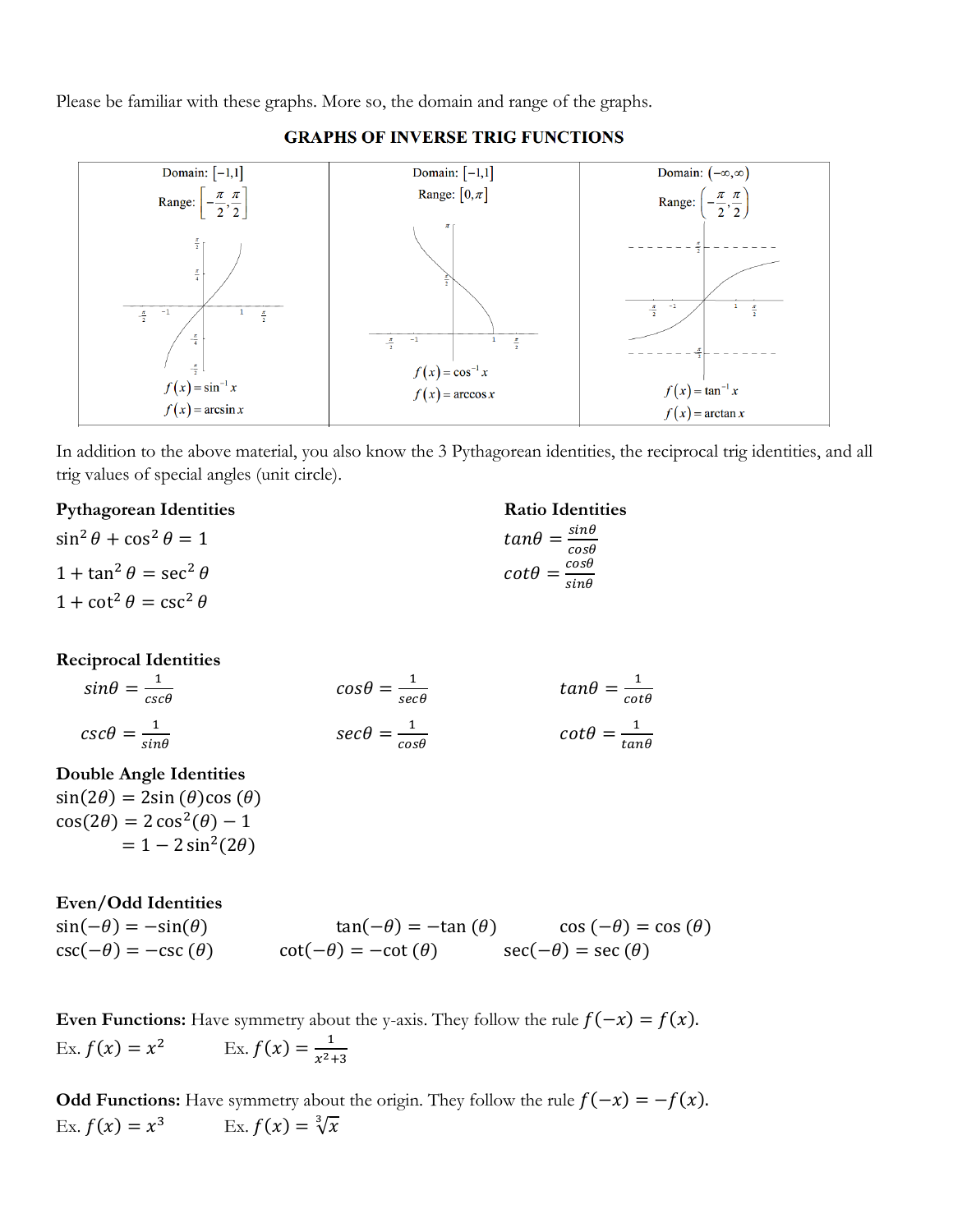

The Greatest Integer graph above is for your reference. You will not have to graph it.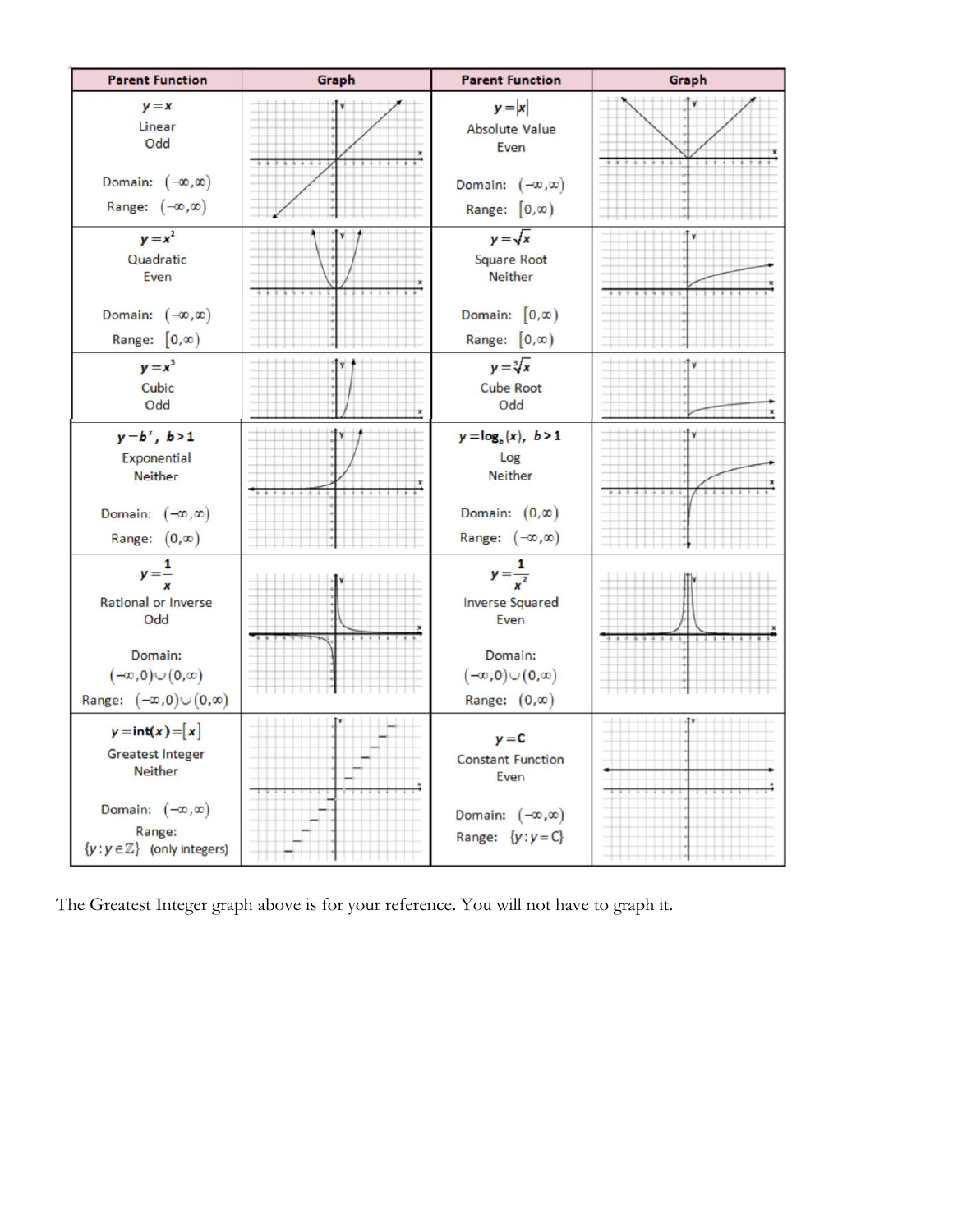

1. Find the equation of the line in point-slope form that is a.) parallel to the line  $y = 2x - 5$  and passes through the point (-1,5). b.) perpendicular to the line  $y = 2x - 5$  and passes through the point (-1,5).

For questions 2-4, let 
$$
f(x) = \sqrt{x-3}
$$
 and  $g(x) = x^3 + 5$ . Find:  
2.  $g(f(x))$ 

- 3.  $f(g(3))$
- 4.  $g^{-1}(x)$
- 5. Algebraically find the inverse of  $y = \frac{3}{x}$  $\frac{3}{x-2} - 1.$

For questions 6-14, simplify completely.

$$
6. \ \frac{\sqrt{x}+x^3}{x}
$$

7.  $e^{ln3}$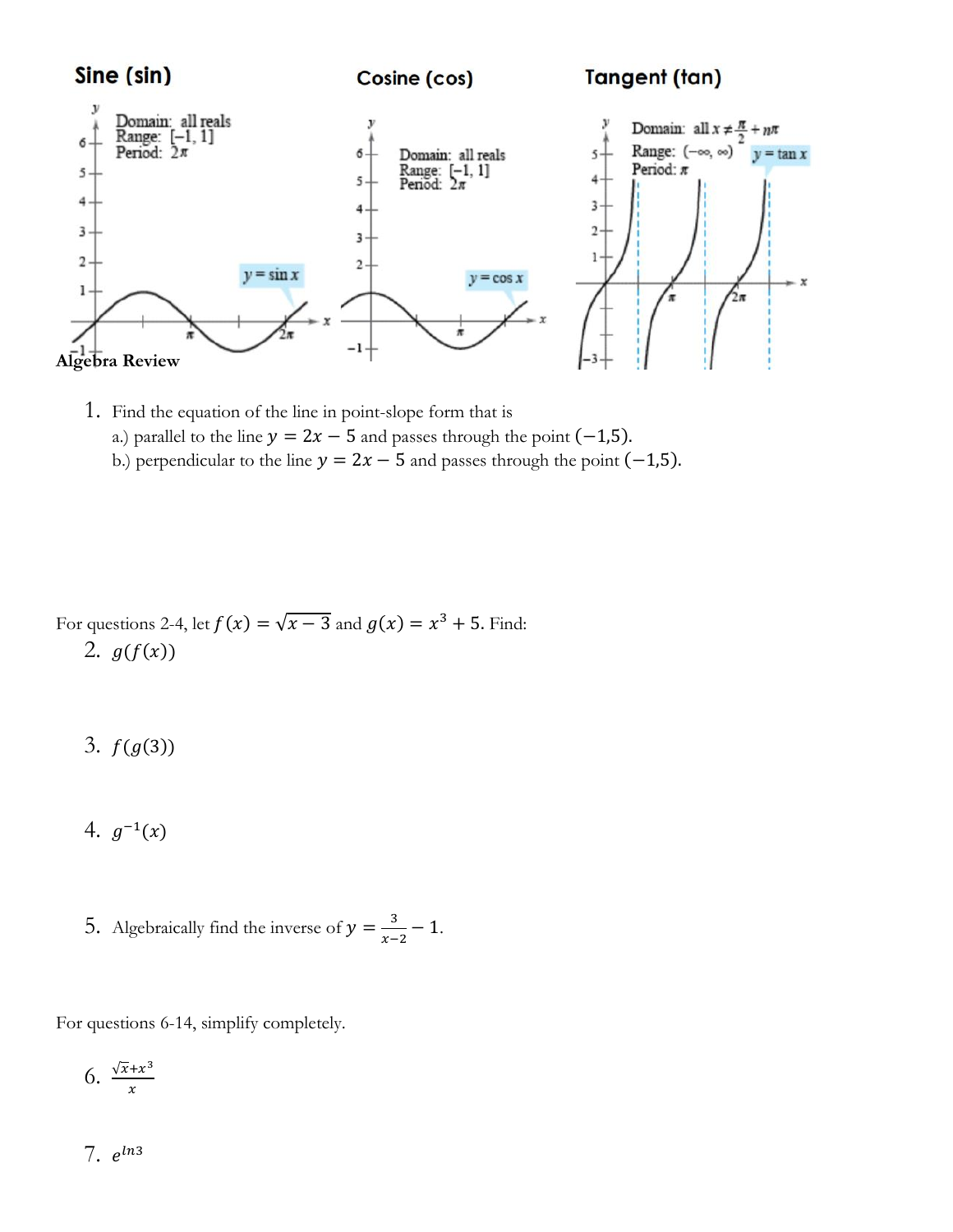8. *ln*1

9.  $\ln e^7$ 

10.  $log_2 32$ 

11.  $e^{4lnx}$ 

12.  $\frac{4xy^{-2}}{1}$  $12x^{-\frac{1}{2}}y^{-5}$ 

13.  $27^{-\frac{2}{3}}$ 3

14. 
$$
\frac{3x(x+1)-2(2x+1)}{(x-1)^2}
$$

15. Rewrite  $\frac{1}{2} \ln(x-3) + \ln(x+2)$  as a single logarithmic expression.

16. Solve for t. Leave as an exact value.  
a. 
$$
(1.045)^t = 2
$$
 b.  $e^{2t} - 6 = 10$ 

17. Solve for x.  $\log_3 x + \log_3(x - 4) = 1$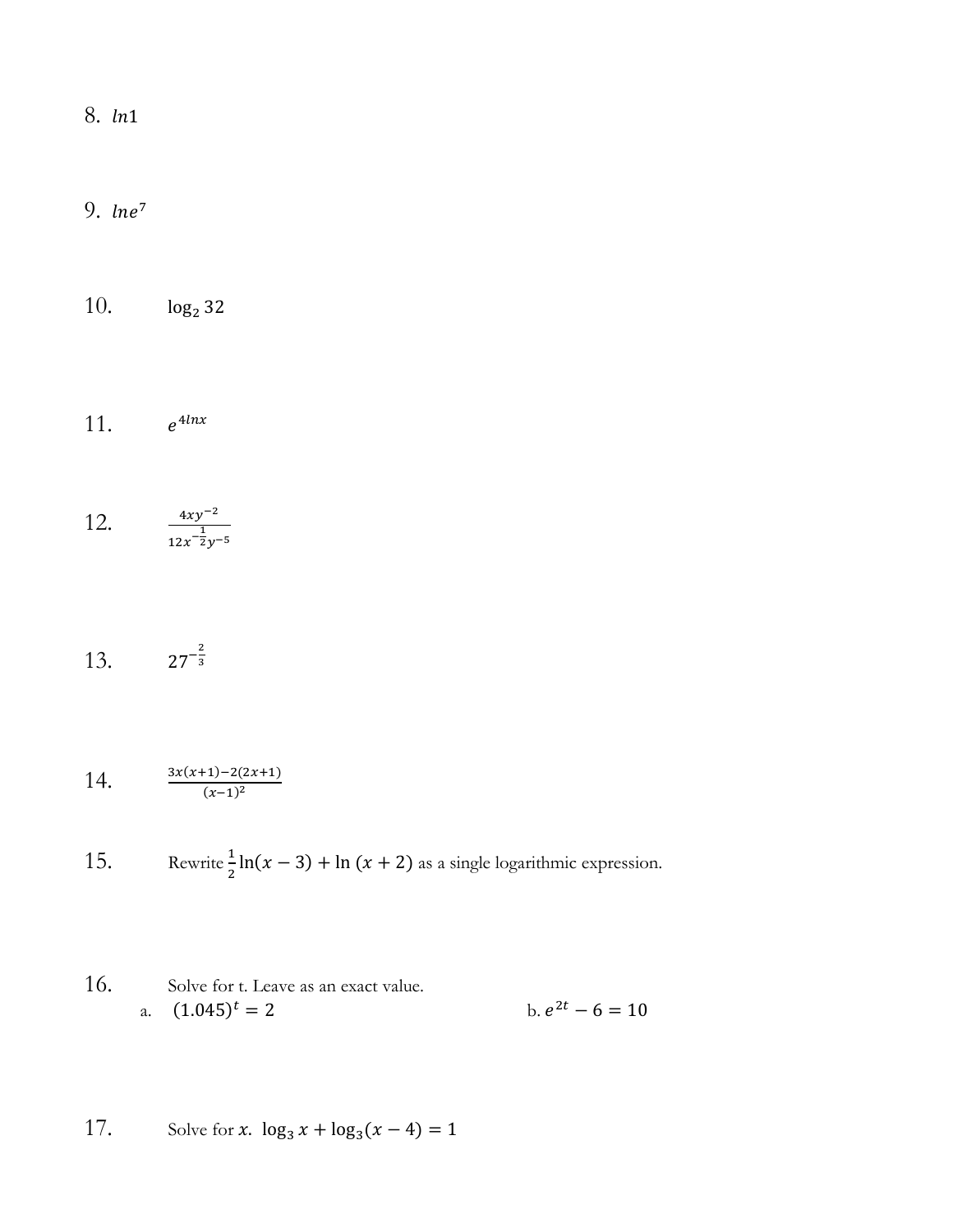18. Solve for *x*. 
$$
27^{2x} = 9^{x-3}
$$

19. Solve for 
$$
x
$$
. In (3 $x$ ) = 16. Leave as an exact value.

20. Solve for 
$$
x
$$
.  $x^3 + 3x^2 - 5x - 15 = 0$ 

21. Solve for 
$$
x
$$
.  $x^4 - 9x^2 + 8 = 0$ 

### For 22-27, find the exact value of the following trig functions.

$$
22. \qquad \sin\left(\frac{7\pi}{6}\right)
$$

| 23. | $\cos\left(\frac{3\pi}{4}\right)$ |
|-----|-----------------------------------|
|-----|-----------------------------------|

$$
24. \qquad \tan\left(\frac{11\pi}{6}\right)
$$

25.  $\cos(\pi)$ 

$$
26. \qquad \sin\left(\frac{2\pi}{3}\right)
$$

#### 27. tan  $\left(\frac{5\pi}{4}\right)$  $\frac{3\pi}{4}$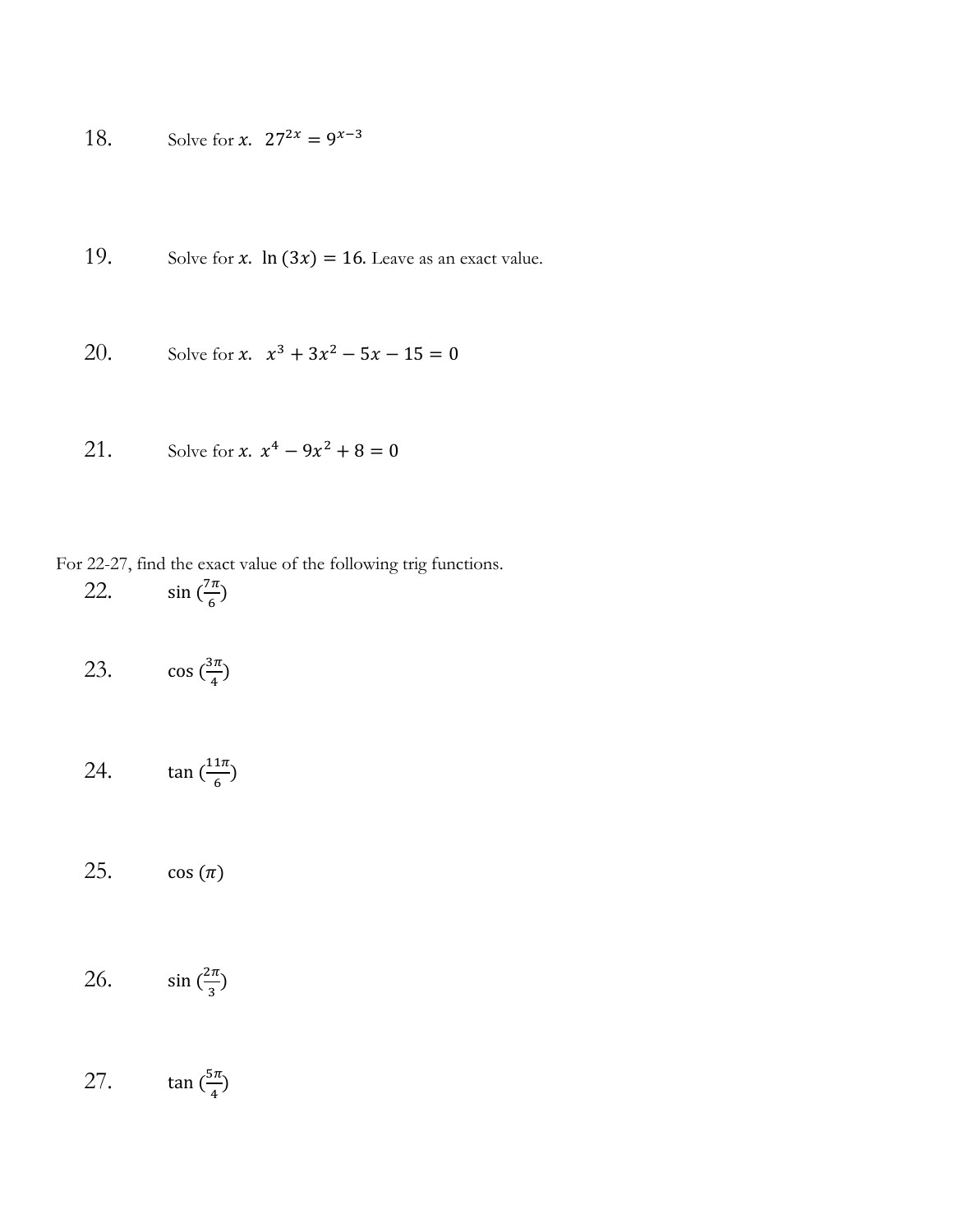28. Verify: 
$$
\frac{\sin x}{1-\cos x} + \frac{1-\cos x}{\sin x} = 2csc x
$$

29. Algebraically find the solution of the equation  $2\sin^2 x = 1 - \sin x$  on  $[0, 2\pi)$ .

- 30. Algebraically determine all points of intersection.  $y = x^2 + 3x 4$  and  $y = 5x + 11.$
- 31. Use a graphing calculator to estimate the zeros of the function to 3 decimal places.  $f(x) = x^3 3x^2 + 6x - 1$ .

- 32. Algebraically determine if each function is even, odd, or neither. a.  $y = 2x^2 - 7$ 
	- b.  $f(x) = -4x^3 3x$
	- c.  $f(x) = 2x^4 x^2 + 6$
- 33. For the function below, find the x-intercepts, y-intercept, domain, range, VA, HA, and/or holes. Also, provide a rough sketch of the function.

$$
f(x) = \frac{x+3}{2x-4}
$$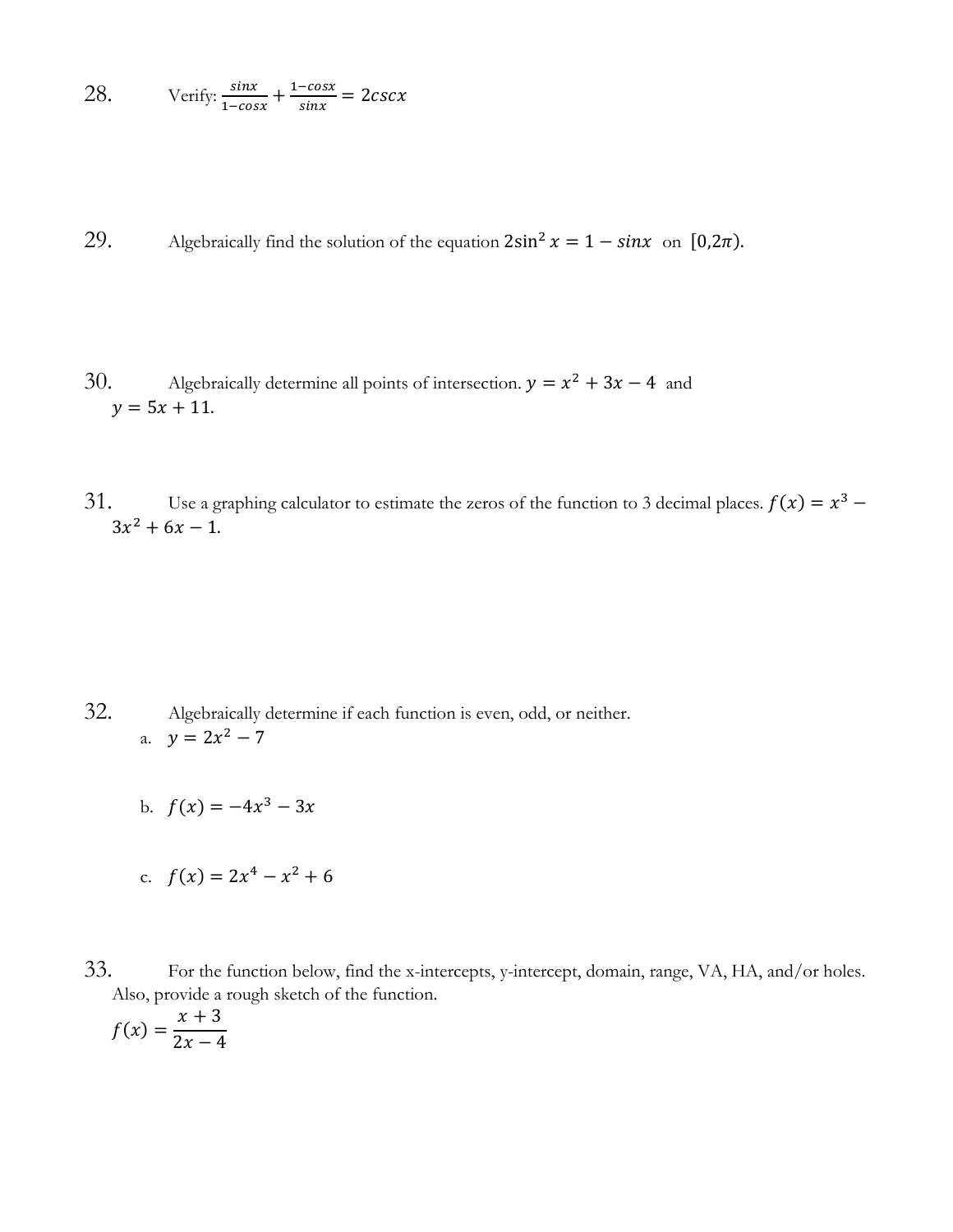Calculus Review  
34. 
$$
\int_{1}^{4} \frac{4x^4 - 5x^2 - 8x + 1}{2\sqrt{x}} dx
$$

35. 
$$
\int \frac{\sin^3(2x)\cos(2x)}{\sqrt{4+\sin^4(2x)}} dx
$$

36. 
$$
\int_0^3 (2x-3)^3 dx
$$

37.  $\int -3e^{2x} dx$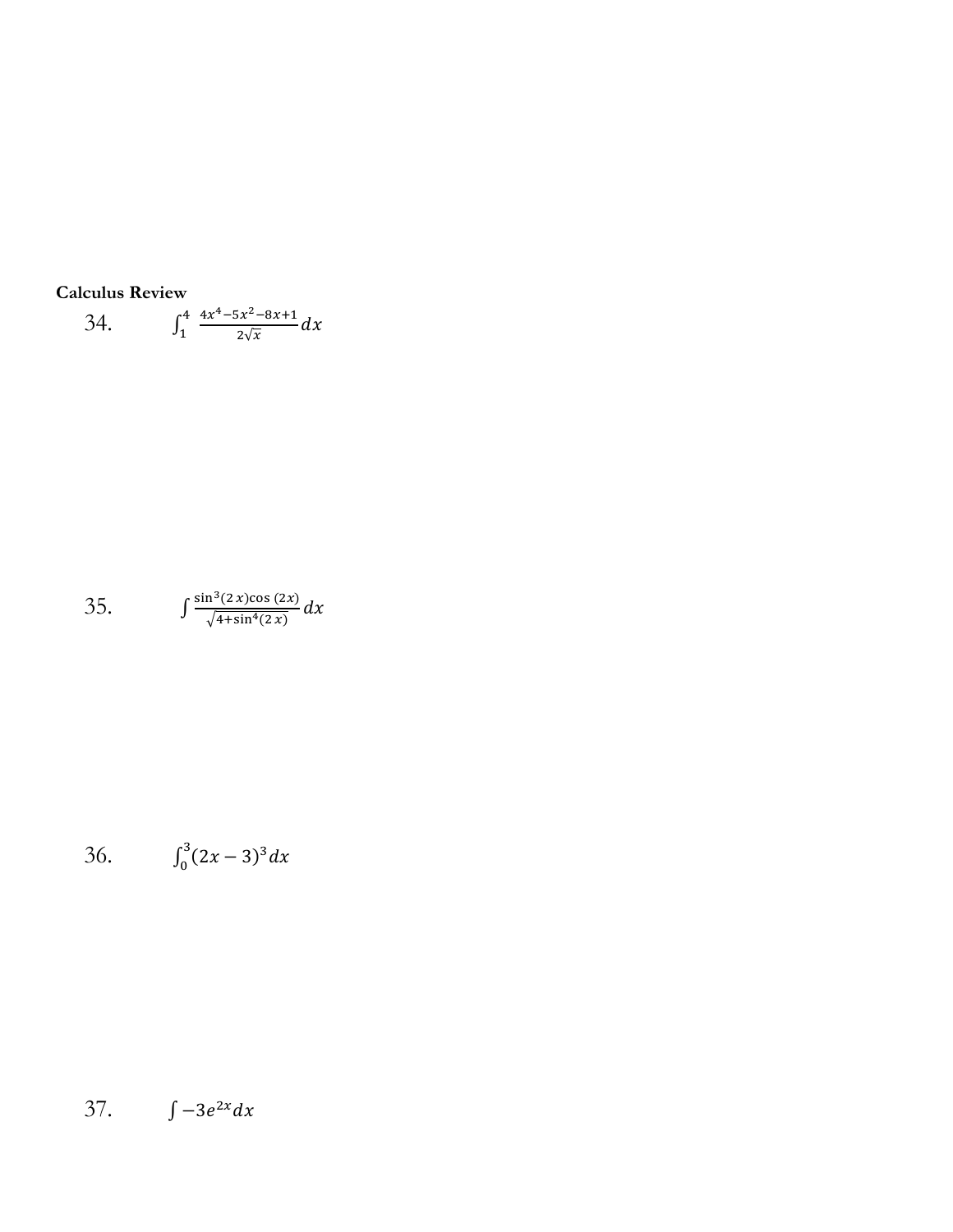38. Find the equation of the tangent line to the graph of  $f(x) = x^2 - x + 4$  at the point  $(1, -3)$ .

Find the derivative of the following:

39. 
$$
f(x) = 3 \sin^2(2x), \quad f'(x) =
$$

40. 
$$
y = \frac{1}{2} \tan(\frac{\theta}{3}), y'(3) =
$$

41. 
$$
f(x) = -2x^3 \cos(5x), \ f'(x) =
$$

42. 
$$
y = -e^{2x} \sin\left(\frac{1}{2}x - 1\right), \ y' =
$$

43. 
$$
y = (3x - 1)^3 (4x^2 - 3)^2
$$
. Find y' and express answer in simplest factored form.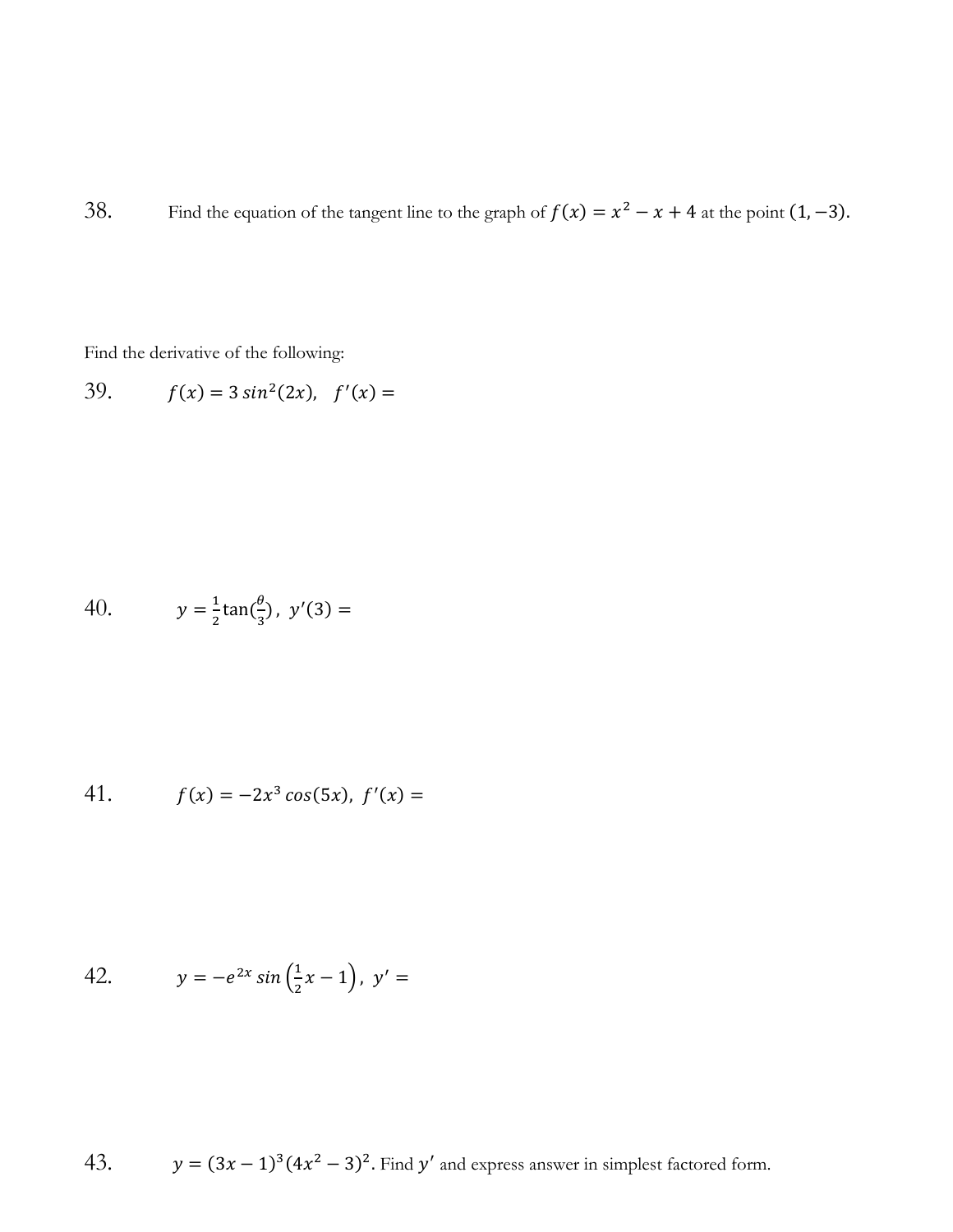44.  $g(x) = \frac{(8x+3)^2}{(7x-3)^3}$  $\frac{(8x+3)^2}{(7x-3)^3}$  Find g' and express answer in simplest factored form.

45. 
$$
y = \ln(4x) \tan(3x^2)
$$
. Find y'.

46. 
$$
2xy^2 - 3x = 5xy.
$$
 Find  $\frac{dy}{dx}$  (Hint: implicit)

Limits and Continuity.

47. 
$$
\lim_{x \to 1^+} \frac{|5-5x|}{x-1} =
$$

48. 
$$
\lim_{x\to 0} \frac{\sin x - \cos x}{\cos 2x} =
$$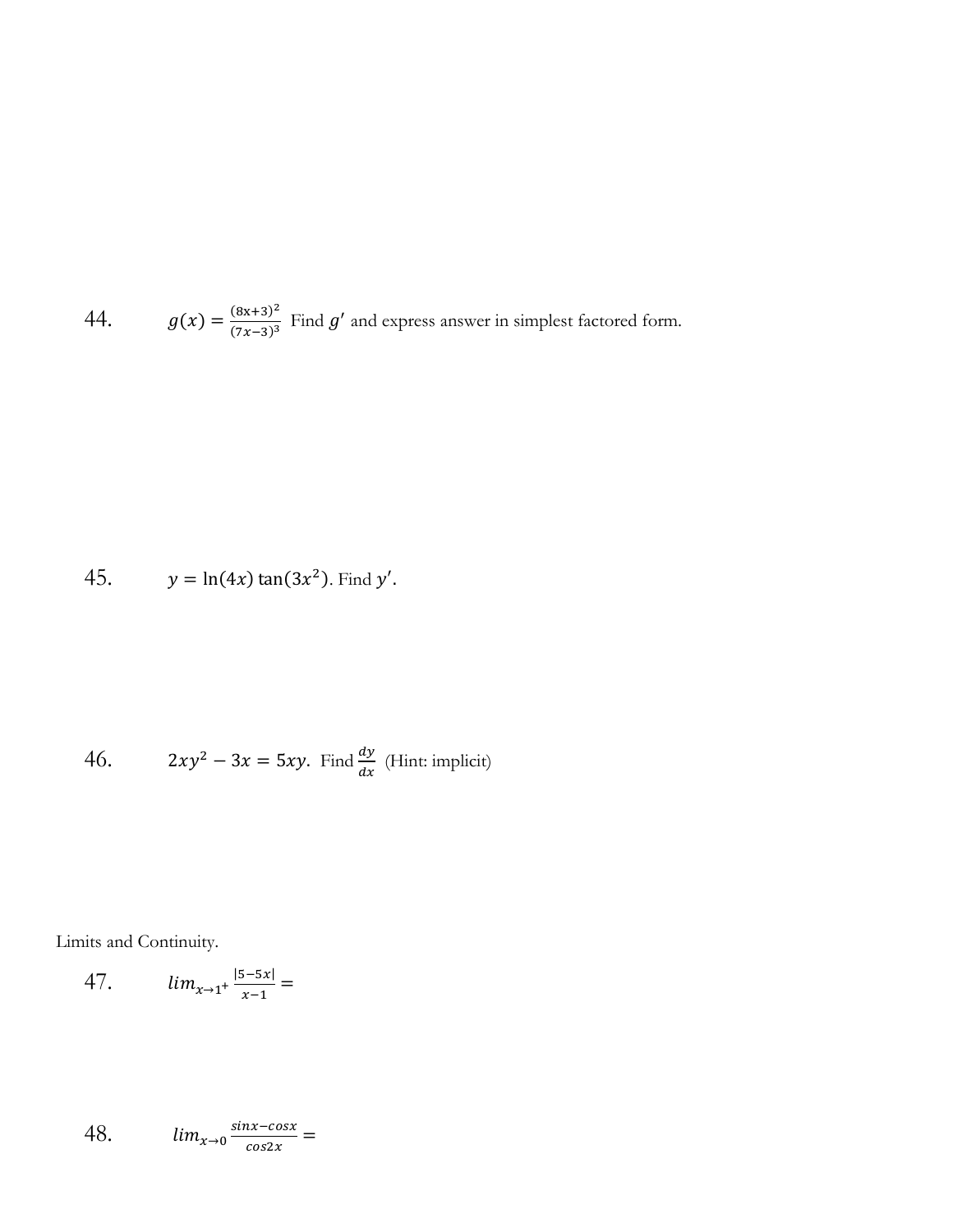49. 
$$
\lim_{x \to -\infty} \frac{4x^3 - 6x + 1}{7x^4 + 5} =
$$

50. 
$$
\lim_{x \to 0} \frac{\sin(\cos x)}{\sec x}
$$

51. 
$$
\lim_{x \to 0^{-}} \frac{3}{1 + e^{\frac{1}{x}}} =
$$

52. For the following function, find any discontinuities. State whether they are removable or nonremovable. If removable, redefine the function so that it will be continuous at that value.

$$
f(x) = \begin{cases} 3x - 1; & x > 2 \\ -5; & x = 2 \\ 1 + 2x; & x < 2 \end{cases}
$$

53.  $lim_{x\to-\infty}\frac{3-x}{\sqrt{2x^2+1}}$  $\frac{3-x}{\sqrt{2x^2+1}+5x}$  =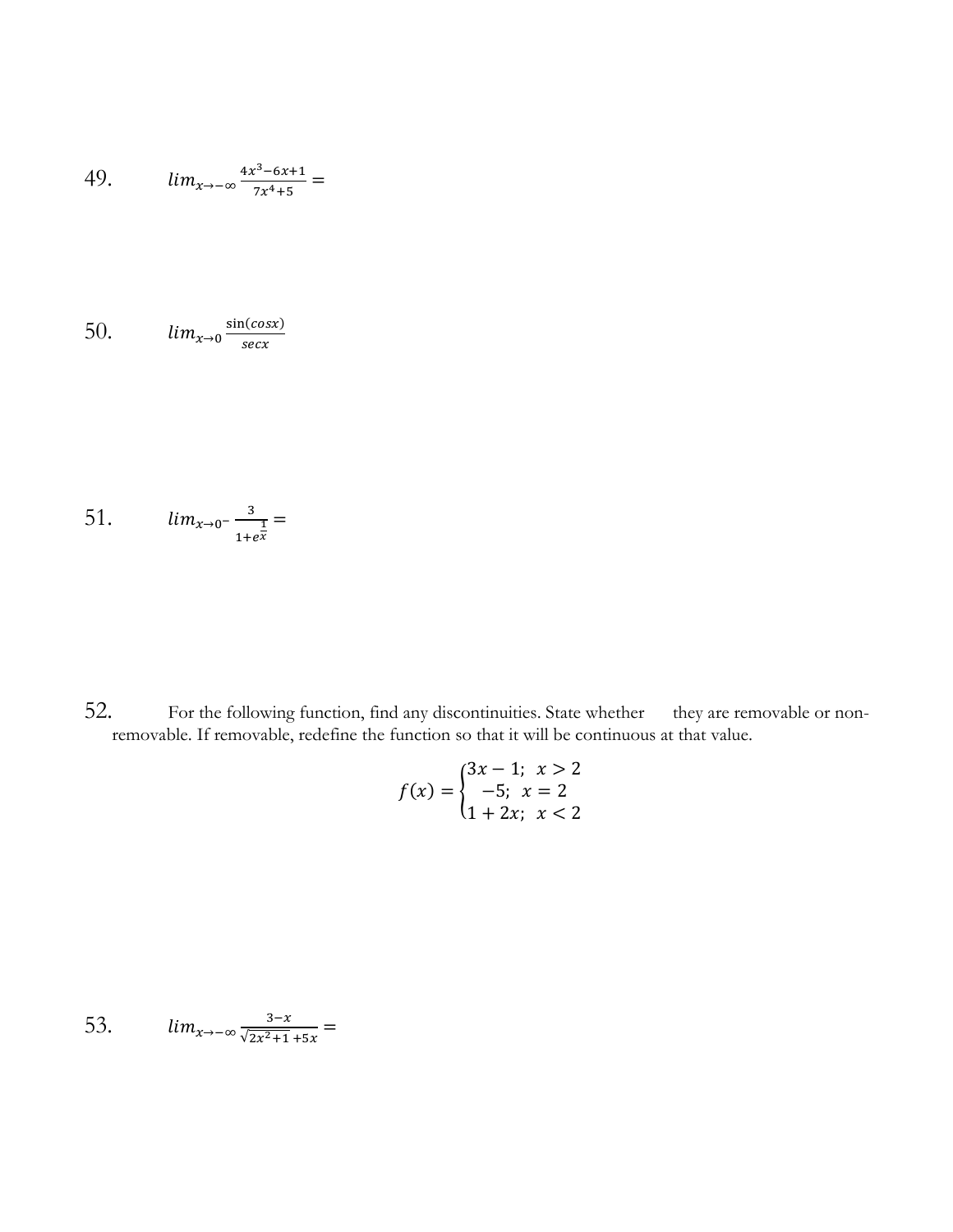54. Find the values of  $\alpha$  and  $\beta$  that will make the function  $f(x)$  differentiable.

$$
f(x) = \begin{cases} ax^2 + 1 & x \ge 1 \\ bx - 3 & x < 1 \end{cases}.
$$

55. Find the points on the curve  $y = 2x^3 + 3x^2 - 12x + 1$  where the tangent is horizontal.

56. A particle has position function  $s(t) = t^3 - 12t^2 + 36t$ ,  $t \ge 0$ , where tis measured in seconds and  $s(t)$  in meters.

- a. Find the velocity at any time  $t$ .
- b. What is the velocity after 3 seconds?
- c. When is the particle at rest?
- d. Find the acceleration at any time  $t$ .
- e. Find the total distance traveled during the first 8 seconds. You may use your calculator to evaluate the answer.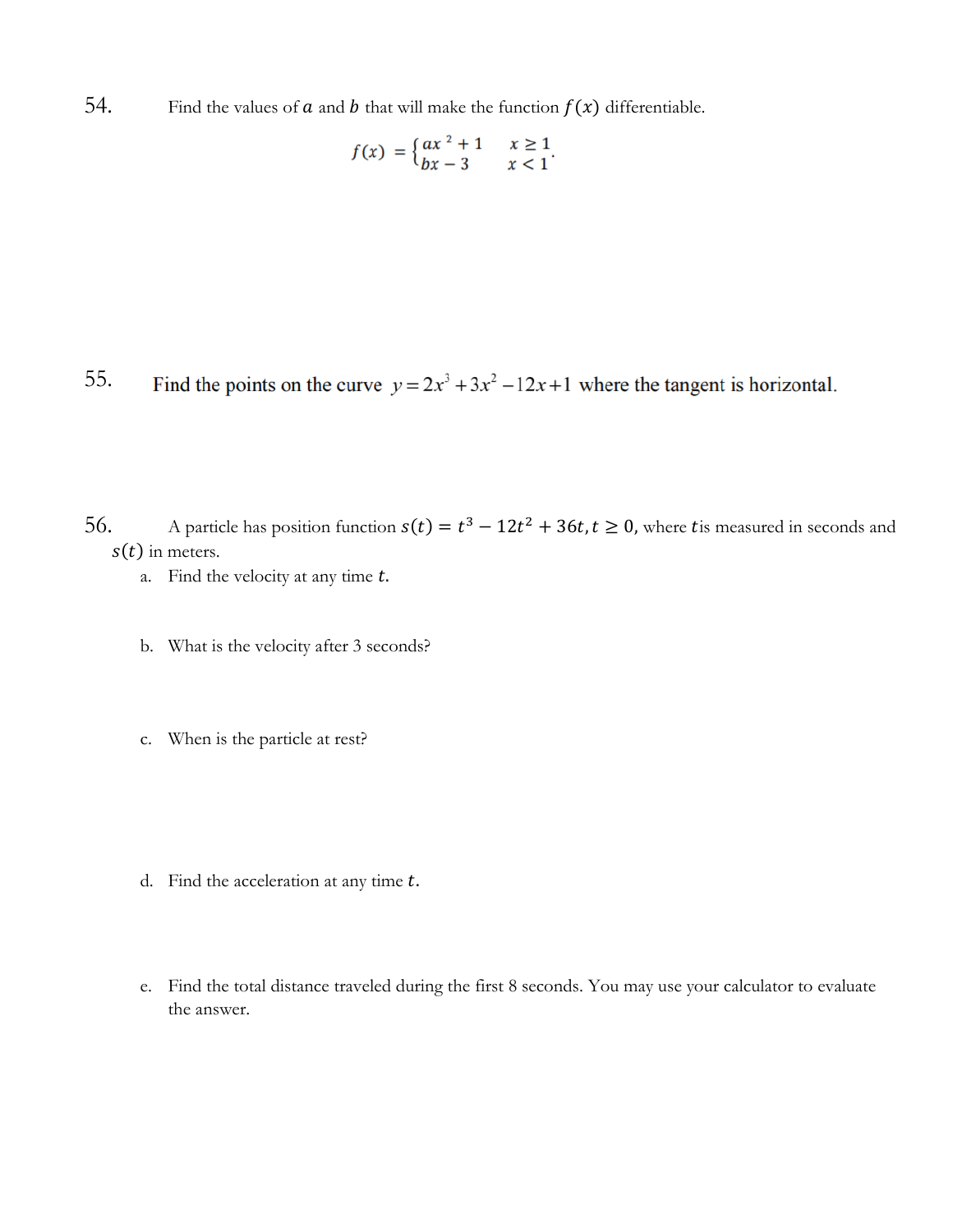57. The length of a rectangle is decreasing by 2 inches per second and the width is increasing by 3 inches per second. When the length is 10 inches and the width is 6 inches, how fast is the area changing at that instant? (Related Rates)

58. For the function  $f(x) = 4x^3 - 12x^2$ , find:

- a. Intervals of increasing and decreasing
- b. Max/Min-state if relative or absolute
- c. Intervals of concavity
- d. Coordinates of Inflection Points
- e. Sketch of the function

- 59.Let f be a function defined on the closed interval  $-5 \le x \le 5$ with  $f(1) = 3$ . The graph of f', the derivative of f, consists of two semicircles and two line segments, as shown above.
	- (a) For  $-5 < x < 5$ , find all values x at which f has a relative maximum. Justify your answer.
	- (b) For  $-5 < x < 5$ , find all values x at which the graph of f has a point of inflection. Justify your answer.
	- $\bullet$  all intervals on which the graph of f is concave up and also has positive slope. Explain your reasoning.



(d) Find the absolute minimum value of  $f(x)$  over the closed interval  $-5 \le x \le 5$ . Explain your reasoning.